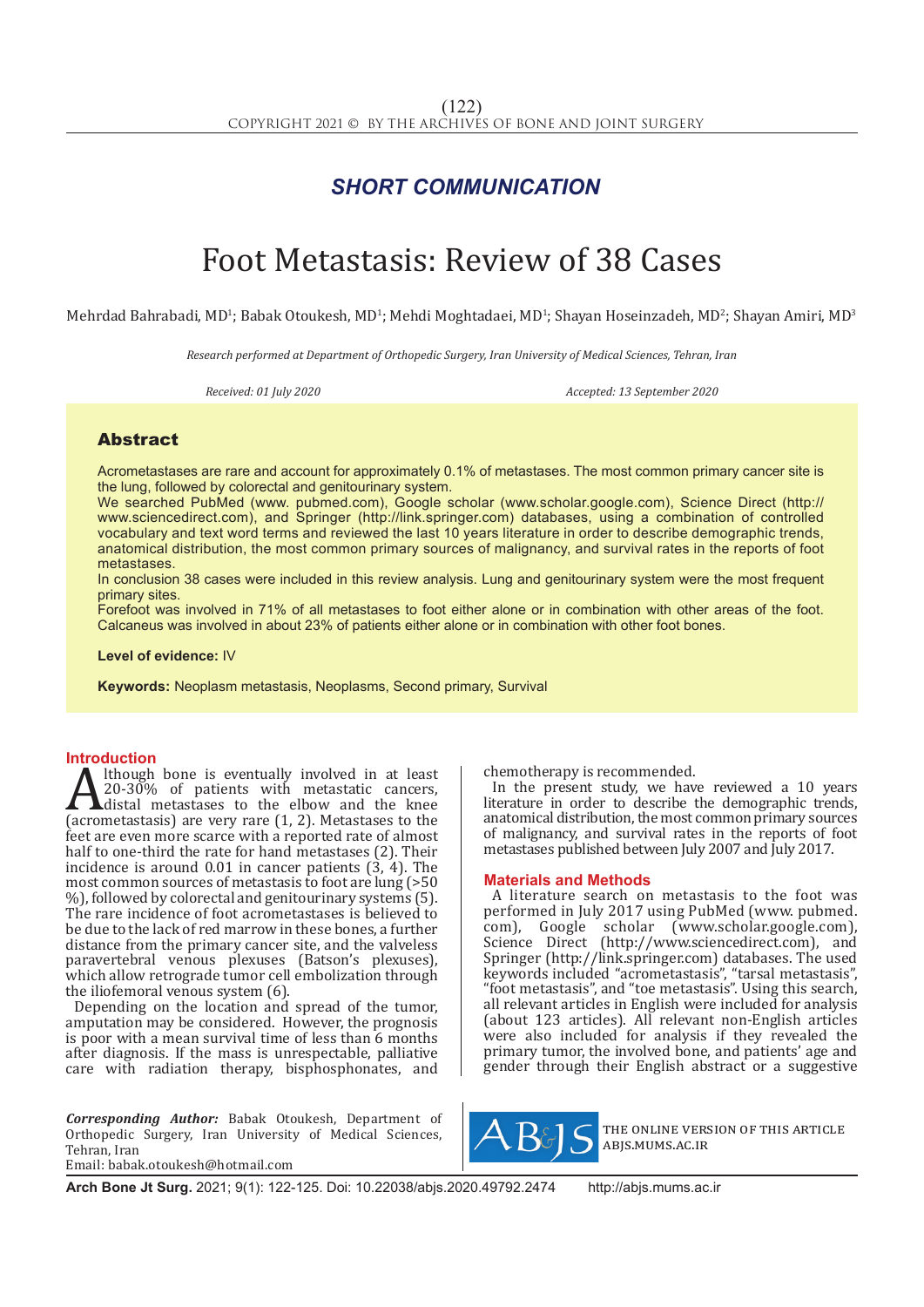FOOT METASTASIS THE ARCHIVES OF BONE AND JOINT SURGERY. ABJS.MUMS.AC.IR VOLUME 9. NUMBER 1. JANUARY 2021

reference/cross-reference (about 15 articles). When available, the search was restricted to the limitations of human, reviews, case reports, case series, and abstracts. A time-range limit was set between July 2007 and July 2017. Furthermore, all the articles' references and cross-references were checked and, if relevant, were included in the study (about 20 articles). Most of the articles were case reports with limited number of patients; however, the article written by Maheshwary et al. reporting 14 patients had the highest number of patients reported (7).

#### **Results**

A total of 38 cases from 10 published articles were included in this review analysis. The mean age of the patients was 59.4±17.3 years (range: 3-88 years). There was a male predominance with 63% in this study.

Twenty patients (52.5%) had known primary malignancy at the time of diagnosis of foot metastasis. In 17 patients (44.5%), foot metastasis was the first manifestation of an occult malignancy. One patient had missing data. Lung and genitourinary system were the most frequent primary sites, each was reported in twelve patients (31.5%) [Table 1].

The duration of local symptoms varied from two weeks to one year (mean 3.2 months), and the symptoms were pain, swelling, and erythema, while, there was no pattern for the time of the diagnosis in our study, whereas the interval between diagnosis of the primary tumor and confirmation of foot metastasis ranged between zero to seven years (mean: 25.5 months).

Forefoot was involved in 71% of all foot metastases either alone or in combination with other areas of the foot. Forefoot alone was involved in 63% of all metastasis to foot, while the most common involved bones in this region were metatarsal with the frequency of 31.5% and among them, the 1<sup>st</sup> metatarsal was the most common bone. The calcaneus bone was involved in about 23% of patients either alone, or in combination with other foot bones [Table 2; 3]. Right and left feet were involved equally, and no bilateral involvement was seen in those patients.

On plain radiographs, the lesions were mainly lytic in 81.6%. Mixed lytic and sclerotic lesion was seen in one patient; two patients had normal radiographs; and two other patients had missing data on radiographs [Table 4].

Metastasis to foot was mostly from sub diaphragmatic sources like liver, kidney, endometrium, colorectal adenocarcinoma, and genitourinary system (58%) as compared to supradiaphragmatic locations  $(42%)$  like lungs [Table 5].

| Table 1. Primary source of metastasis to foot |                    |  |
|-----------------------------------------------|--------------------|--|
| Site of primary tumor                         | <b>Percentages</b> |  |
| Lung                                          | 31                 |  |
| <b>Breast</b>                                 | 7                  |  |
| Colon and GI                                  | 22                 |  |
| Kidney and GU                                 | 31                 |  |
| Other                                         | 9                  |  |

| Table 2. Rate of bone involvement in foot metastasis |                    |  |
|------------------------------------------------------|--------------------|--|
| Site of involvement                                  | <b>Percentages</b> |  |
| Calcaneus                                            | 5                  |  |
| Calcaneus and foot bones                             | 16                 |  |
| Other tarsal                                         | 16                 |  |
| Metatarsal                                           | 33                 |  |
| <b>Toes</b>                                          | 29                 |  |
| Metatarsal and toes                                  | 3                  |  |

| Table 3. Region of foot, which is involved with metastasis |                          |  |
|------------------------------------------------------------|--------------------------|--|
| <b>Region of foot involved</b>                             | <b>Percentages</b>       |  |
| Hind foot                                                  | 17                       |  |
| Midfoot                                                    | $\overline{\mathcal{L}}$ |  |
| Forefoot                                                   | 63                       |  |
| Hind-mid foot                                              | 15                       |  |
| Hind-forefoot                                              | 9                        |  |
| Hind-mid foot                                              | 2                        |  |

The sources of metastasis to the foot in those patients were lung (adenocarcinoma in all cases except one case with squamous cell carcinoma) and genitourinary system (like bladder epithelial cell carcinoma, renal cell carcinoma, and hypernephroma) with equal frequencies. GI tumors (such as colorectal adenocarcinoma) were the third most common source of metastasis to foot.

Other metastases were evident in 23 patients (60.5%) at the time of diagnosis of foot metastasis. No other metastasis was seen in 14 patients (39 %) at the time of diagnosis, while one patient had missing data. The survival of 12 patients was not mentioned in the papers; however, the median survival rate for the remaining 26 patients was 5.8 months (minimum: 2 months and maximum: 1 year).

| Table 4. The pattern of bone involvement in foot metastasis |                    |  |
|-------------------------------------------------------------|--------------------|--|
| Radiographic pattern                                        | <b>Percentages</b> |  |
| Lytic                                                       | 87                 |  |
| Sclerotic                                                   | q                  |  |
| <b>Both</b>                                                 | 4                  |  |
| Normal                                                      | 10                 |  |

| Table 5. Source of metastasis to foot in relation to diaphragm |                    |  |
|----------------------------------------------------------------|--------------------|--|
| Source of metastasis                                           | <b>Percentages</b> |  |
| Supra-diaphragmatic                                            | 16                 |  |
| Sub-diaphragmatic                                              | フフ                 |  |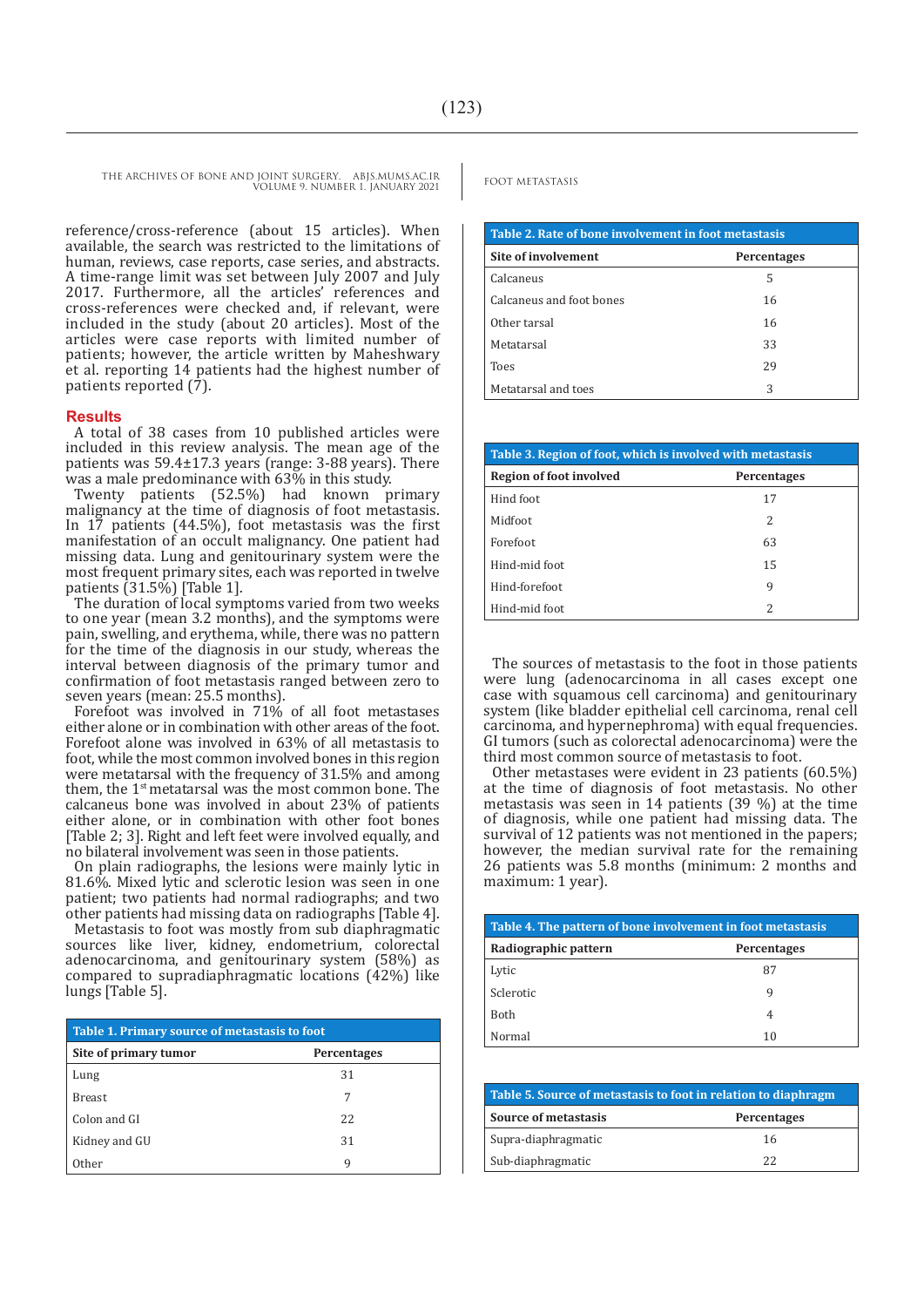THE ARCHIVES OF BONE AND JOINT SURGERY. ABJS.MUMS.AC.IR<br>
FOOT METASTASIS VOLUME 9. NUMBER 1. JANUARY 2021

### **Discussion**

Acrometastases are more common in the hands, than the feet. The presence of red marrow in hand bones and its absence in foot bones may be a reason for the discrepancy observed in the frequency of metastasis to the hands and feet (8). In a review of 41 renal cell carcinoma acrometastases, 27 (66%) involved the hands, 11 (27%) involved the feet, and  $3(7\%)$  involved both  $(9)$ . Hand metastases are more frequent in dominant hand. The difference between dominant and non-dominant hand acrometastases may be as a result of increased blood flow in the dominant limb (10).

Metastasis in the foot have reported to have a tendency to involve the hind foot. In a review by Zindrick et al. in 1982 evaluating 72 patients with foot metastasis almost half of the metastases to the foot were observed in talus, and a quarter in calcaneus (5). In another study in 1987 by E Libson et al. on 43 cases tarsal lesions were observed in 73% of metastasis to the foot, and the calcaneus was the only bone involved in 27% (2). In our review, forefoot was involved in 71% of all metastases to foot and fore foot alone was involved in 63% of all metastasis to foot. This is in clear contrast to previous studies.

As with previous studies, we also found that metastases to foot are mostly from sub diaphragmatic sources (58%) as compared to supradiaphragmatic locations (42%). Libson et al. reported that due to the incompetent venous drainage in legs, subdiaphragmatic neoplasms tend to metastasize to foot because of the retrograde spread of tumor from vertebral venous plexus toward legs (2). The sources of metastasis to the foot in our review study were from lung and genitourinary system with equal frequency, while GI tumors were the third most common source of metastasis to foot that is likely similar to the study of Hattrap SJ et al. (3).

Steven J Hattrap et al. reported that proximal locations are most common in the feet: 50% in tarsal bone, 45% in calcaneus, 23% in metatarsal, and 17% in phalanx (3, 4).

Early diagnosis of foot metastasis may be difficult (11). The mean time from diagnosis of the primary lesion to presentation of the foot metastases has been reported to be as late as 172 months (mean: 93) with a delay in correct diagnosis up to 24 months (mean: 6.4). The incidence is highest in the seventh and eight decades of life, with males affected twice as often as females (5). Despite their rarity, foot metastases may be important

because they may be the first manifestation of an occult cancer (up to 53%), while the only or first presentation of metastases may mimic other skeletal disease and result in delayed diagnosis and inappropriate management (3, 5). In addition, manifestation of pain prior to the appearance of a radiographic abnormality may signify the imminent appearance of more widespread metastases (3).

Symptoms of foot metastasis include pain or pain and swelling. When confronting these symptoms, more common benign condition such as gout, rheumatoid arthritis, Paget's disease, ligamentous sprains, infections, or osteoarthritis are the probable differentiations (1, 7, 12-15). These symptoms are often misdiagnosed, leading to delayed treatment. Therefore, a highly suspicious lesion requires early management to rule out acrometastases and allowing early treatment so that the patient's survival and quality of life can be enhanced.

The treatment of foot metastasis is determined by the overall extent of the malignant disease and the severity of the local process and includes biopsy, digital amputation, below knee amputation, above knee amputation, radiation therapy, and in some cases because of advancement of the disease no treatment has been done (3).

#### **Acknowledgments**

The authors would like to thank their colleague and friend in department of orthopedic surgery for their assistance in data gathering and final edition of the manuscript.

*Disclosure***:** The authors report no conflict of interest concerning the materials or methods used in this study or the findings specified in this paper.

Mehrdad Bahrabadi MD<sup>1</sup> Babak Otoukesh MD1 Mehdi Moghtadaei MD<sup>1</sup> Shayan Hoseinzadeh MD2 Shayan Amiri MD<sup>3</sup> 1 Department of Orthopedic Surgery, Iran University of Medical Sciences, Tehran, Iran 2 Department of Orthopedic Surgery, Boston's Children Hospital, Harvard Medical School, Boston, USA 3 Department of Orthopaedic Surgery, Rasoul Akram

Hospital, Iran University of Medical Sciences, Tehran, Iran

#### **References**

- 1. JoHNsToN AD. Pathology of metastatic tumors in bone. Clinical Orthopaedics and Related Research (1976-2007). 1970; 73:8-32.
- 2. Libson E. Bloom RA, Husband JE, Stoker DJ, Metastatic tumours of bones of the hand and foot. Skeletal radiology. 1987; 16(5):387-92.
- 3. Hattrup SJ, Amadio PC, Sim FH, Lombardi RM. Metastatic tumors of the foot and ankle. Foot & ankle.

1988; 8(5):243-7.

- 4. Wu H, Han R, Zhang Q, Zhao Y, Feng H. Metatarsal metastasis from clear cell renal cell carcinoma: a case report and literature review. BMC urology. 2020;  $20(1):1-6.$
- 5. Zindrick MR, Young MP, Daley RJ, Light TR. Metastatic tumors of the foot: case report and literature review. Clinical orthopaedics and related research. 1982;